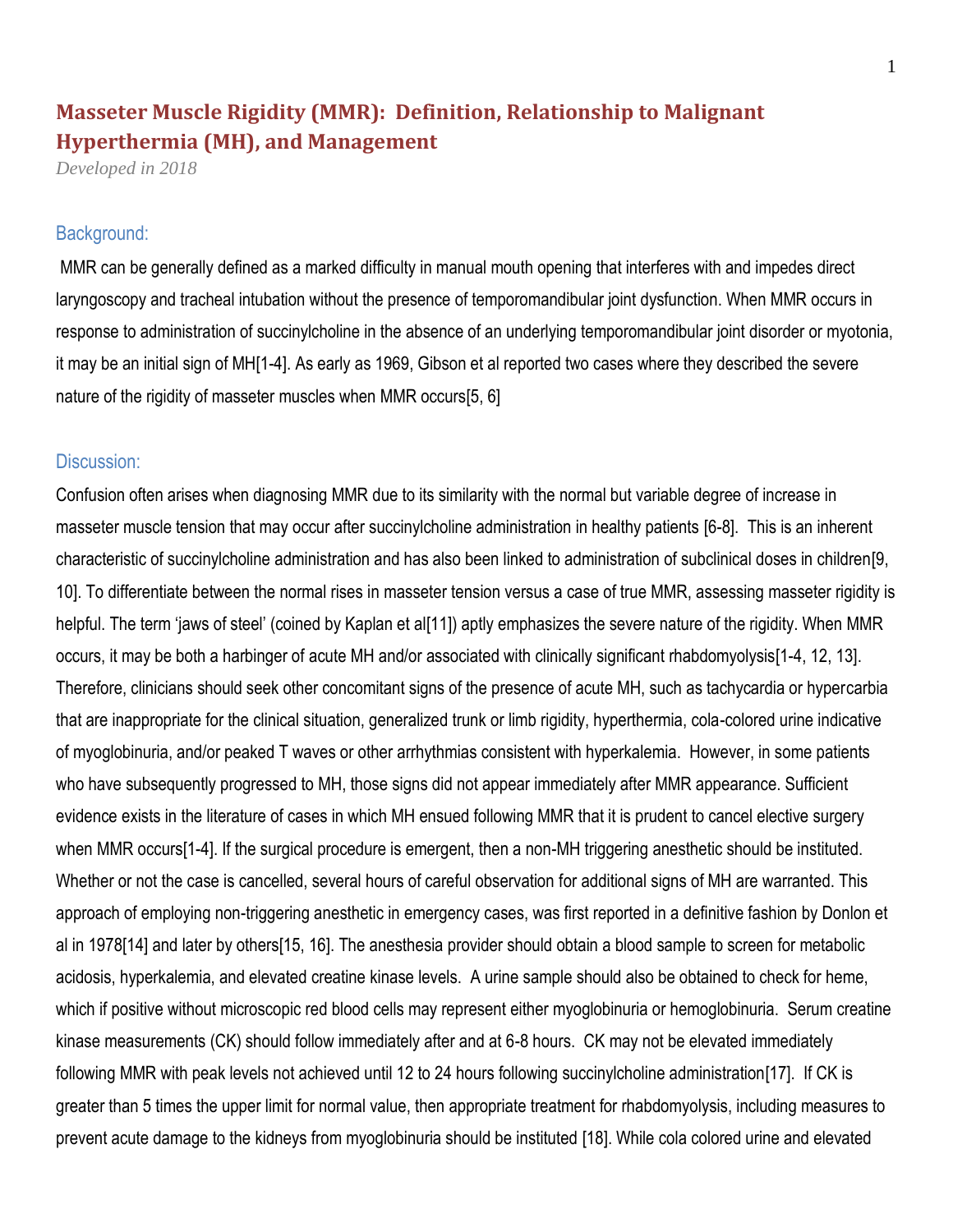creatine kinase may occur following MMR, development of any other additional signs of MH should prompt immediate dantrolene administration and other adjunctive therapies[1]. In patients who have myotonia, administration of succinylcholine may result in MMR and rigidity of the total body[19, 20]. Prior history of myotonia is the most helpful factor in differentiating between MMR and myotonic contractures

## Conclusions:

MMR may be the first sign of an acute MH event. However, no conclusive data exist for clinicians to determine the likelihood of developing MH after an episode of MMR. If no other signs of MH are observed, the patient may still be at risk for developing clinically significant rhabdomyolysis and should be observed and treated as necessary. Patients who develop rhabdomyolysis without other signs of MH should be referred to a neurologist to rule out underlying myopathies. If no myopathies are found, evaluation for MH susceptibility may be indicated [\(https://www.mhaus.org/testing/introduction-to-mh](https://www.mhaus.org/testing/introduction-to-mh-testing/)[testing/\)](https://www.mhaus.org/testing/introduction-to-mh-testing/). When an anesthetic is necessary in patients who experienced MMR during a previous anesthetic but have not had a full evaluation for MHS or myopathy, such patients should receive a non-triggering anesthetic for their procedure. Caveat: No MH or neurologic workup is indicated if no postoperative rhabdomyolysis or signs of MH occur and the patient informs the anesthesiologist that he/she has a history of temporomandibular joint disorder and/or his/her post-anesthetic examination reveals an inability to open the mouth well.

## *References*

- *1. Rosenberg, H. and J.E. Fletcher, Masseter muscle rigidity and malignant hyperthermia susceptibility. Anesth Analg, 1986. 65(2): p. 161-4.*
- *2. O'Flynn, R.P., et al., Masseter muscle rigidity and malignant hyperthermia susceptibility in pediatric patients. An update on management and diagnosis. Anesthesiology, 1994. 80(6): p. 1228-33.*
- *3. Allen, G.C. and H. Rosenberg, Malignant hyperthermia susceptibility in adult patients with masseter muscle rigidity. Can J Anaesth, 1990. 37(1): p. 31-5.*
- *4. Larach, M.G., et al., Clinical presentation, treatment, and complications of malignant hyperthermia in North America from 1987 to 2006. Anesth Analg, 2010. 110(2): p. 498-507.*
- *5. Gibson, J.A. and D.M. Gardiner, Malignant hypertonic hyperpyrexia syndrome. Can Anaesth Soc J, 1969. 16(2): p. 106-12.*
- *6. Van der Spek, A.F., et al., The effects of succinylcholine on mouth opening. Anesthesiology, 1987. 67(4): p. 459-65.*
- *7. Smith, C.E., F. Donati, and D.R. Bevan, Effects of succinylcholine at the masseter and adductor pollicis muscles in adults. Anesth Analg, 1989. 69(2): p. 158-62.*